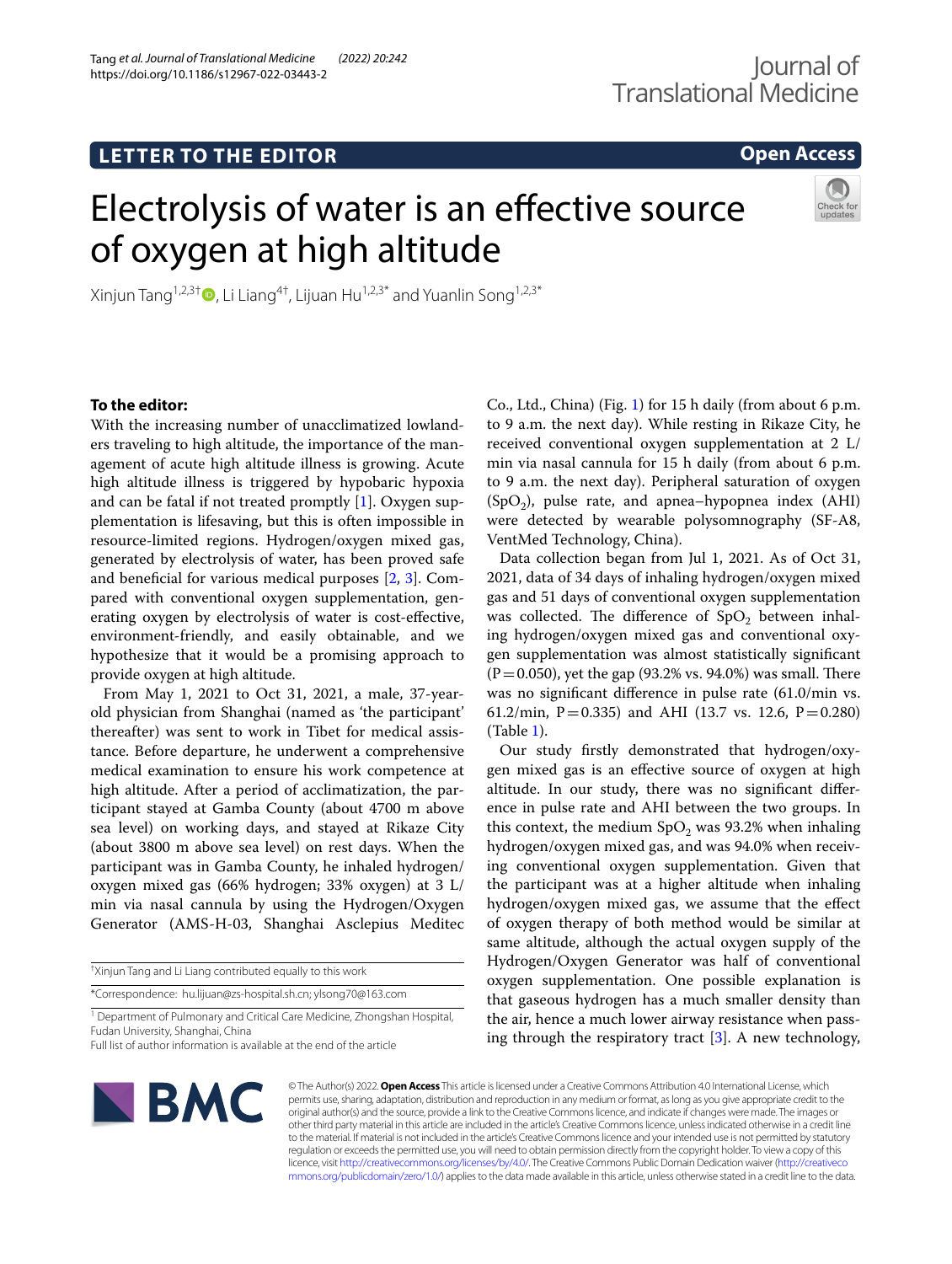

<span id="page-1-1"></span><span id="page-1-0"></span>

|  | Table 1 Polysomnography of the participant |  |  |
|--|--------------------------------------------|--|--|
|--|--------------------------------------------|--|--|

|                   | Hydrogen/oxygen<br>mixed gas (34 days) | Conventional oxygen<br>supplementation<br>$(51$ days) | p*    |
|-------------------|----------------------------------------|-------------------------------------------------------|-------|
| Location          | Gamba County                           | Rikaze City                                           |       |
| Altitude          | About 4700 m                           | About 3800 m                                          |       |
| $SpO2(\%)$        | 93.2 [91.5, 94.2]                      | 94.0 [92.7, 94.6]                                     | 0.050 |
| Pulse rate (/min) | 61.0 [59.7, 62.3]                      | 61.2 [59.5, 63.2]                                     | 0.335 |
| AHI               | 13.7 [10.0, 18.9]                      | 12.6 [8.8, 17.2]                                      | 0.280 |
|                   |                                        |                                                       |       |

SpO<sub>2</sub>: peripheral saturation of oxygen; AHI: apnea-hypopnea index

\*Compared by Mann–Whitney U test

oxygen conditioning, has been proved practicable in raising the oxygen concentration of the air and, therefore, the living and working environment at high altitude [\[4](#page-2-3)]. For every 1% increase in the oxygen concentration, the physiological altitude is reduced by approximately 300 m [\[5](#page-2-4)]. The commonest way of generating oxygen for medical purpose is to use synthetic zeolites, which collect oxygen-enriched gas by absorbing nitrogen under appropriate pressure conditions. However, this is expensive and requires large amount of synthetic zeolites. Since water is cheap and easily obtainable, electrolysis of water is costefective to generate enough oxygen for medical purpose.

Before the clinical use of hydrogen, helium has been proved efective in the management of obstructive lung disease for its low density. However, its expensiveness limits its widespread use. Gaseous hydrogen and helium have the same molecular weight, making it possible in clinical settings. As hydrogen is combustible, people may question about its safety and tolerability, especially in an oxygen-enriched environment. In our study, no adverse event was observed, similar to previous studies

at normal barometric pressure  $[2, 3]$  $[2, 3]$  $[2, 3]$  $[2, 3]$ . A previous study has tested the safety of the Hydrogen/Oxygen Generator, and revealed that the maximum hydrogen concentration was far below the explosion limits of hydrogen in the air (4%) [[3](#page-2-2)]. Furthermore, oxygen conditioning at high altitude never raises the partial pressure of oxygen in the air above the normal sea level value. As a consequence, oxygen conditioning can reduce the physiological altitude without increasing a fire hazard  $[4]$  $[4]$ .

In summary, we demonstrated that hydrogen/oxygen mixed gas inhalation is efective in oxygen supplementation at high altitude. Since water is low-cost and easily accessible, electrolysis of water by the Hydrogen/Oxygen Generator is promising for the treatment and prevention of high altitude illness. In addition, electrolysis of water has the potential to become a breakthrough in oxygen conditioning to change the living and working conditions at high altitude.

#### **Acknowledgements**

The authors thank the staff of Shanghai Asclepius Meditec Co., Ltd., China for their provision of the Hydrogen/Oxygen Generator, and the staff of VentMed Technology, China for their provision of the wearable polysomnography.

#### **Author contributions**

YS and LH conceptualised the study; XT and LL collected and analyzed the data; and all authors contributed to the interpretation of the results, manuscript writing. All authors read and approved the fnal manuscript.

#### **Funding**

This study was supported by National key R&D plan (2020YFC2003700), National Natural Science Foundation of China (81800077), Science and Technology Commission of Shanghai Municipality (20XD1401200), and Shanghai Municipal Key Clinical Specialty (shslczdzk02201).

#### **Availability of data and materials**

The datasets used and/or analyzed during the current study are available from the corresponding author on reasonable request.